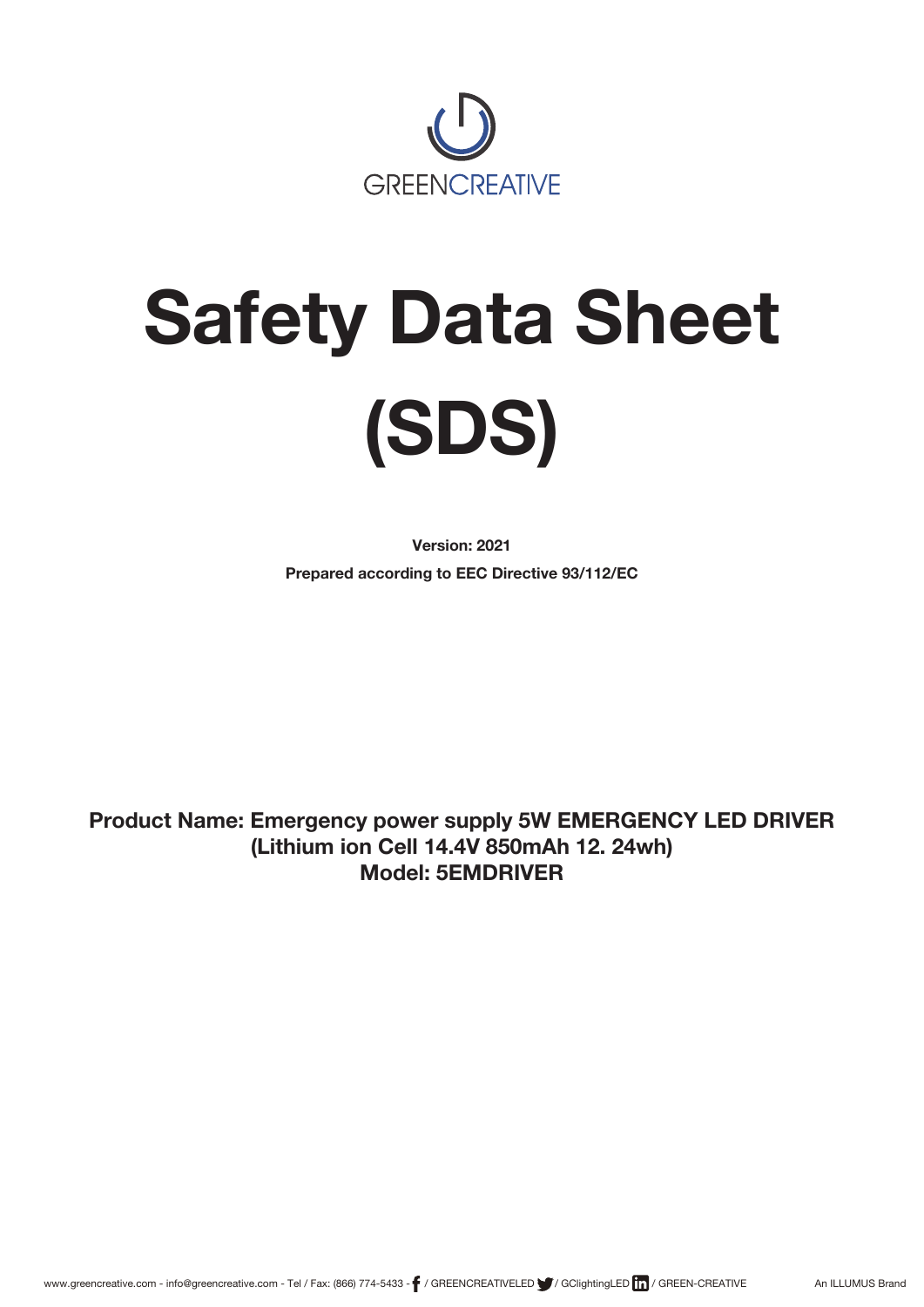# **Section 1- Chemical Product**

Product Identification: Lithium ion Cell Model No.: 5EMDRIVER

# **Section 2 – Composition Information**

| <b>Chemical Composition</b>           | <b>Chemical Formula</b> | <b>CAS No.</b> | Weight $(\% )$      |
|---------------------------------------|-------------------------|----------------|---------------------|
| Cobalt lithium manganese nickel oxide | Co.Li.Mn.Ni.O           | 182442-95-1    | $30 - 45$           |
| <b>Graphite Powder</b>                | $C_{24}X_{12}$          | 7782-42-5      | $15 - 25$           |
| Lithium hexafluorophosphate           | LIPF <sub>6</sub>       | 21324-40-3     | $1 - 3$             |
| Poly - vinylidene fluoride            | (C2H2F2)n               | 24937-79-9     | $0.1 - 2$           |
| Aluminum foil                         | $\mathsf{A}$            | 7429-90-5      | $2 - 8$             |
| Copper foil                           | Cu                      | 7440-50-8      | $5 - 10$            |
| Carbon black                          | C                       | 1333-86-4      | $0.5 - 2$           |
| Steel, nickel and inert polymer       |                         |                | $0.5 - 5$           |
| lead                                  | <b>Pb</b>               | 7439-92-1      | <b>Not Detected</b> |
| cadmium                               | Cd                      | 7440-43-9      | <b>Not Detected</b> |
| mercury                               | Hg                      | 7439-97-6      | <b>Not Detected</b> |

## **Section 3 – Hazards Identification**

| Explosive risk    | This article does not belong to the explosion dangerous goods                                                                                |
|-------------------|----------------------------------------------------------------------------------------------------------------------------------------------|
| Flammable risk    | This article does not belong to the flammable material                                                                                       |
| Oxidation risk    | This article does not belong to the oxidation of dangerous goods                                                                             |
| <b>Toxic risk</b> | This article does not belong to the toxic dangerous goods                                                                                    |
| Radioactive risk  | This article does not belong to the radiation of dangerous goods                                                                             |
| Mordant risk      | This article does not belong to the corrosion of dangerous goods                                                                             |
| other risk        | This article is Battery pack, Watt hour rate 12.24Wh, which belong to the<br>Lithium-ion batteries (Including lithium ion polymer batteries) |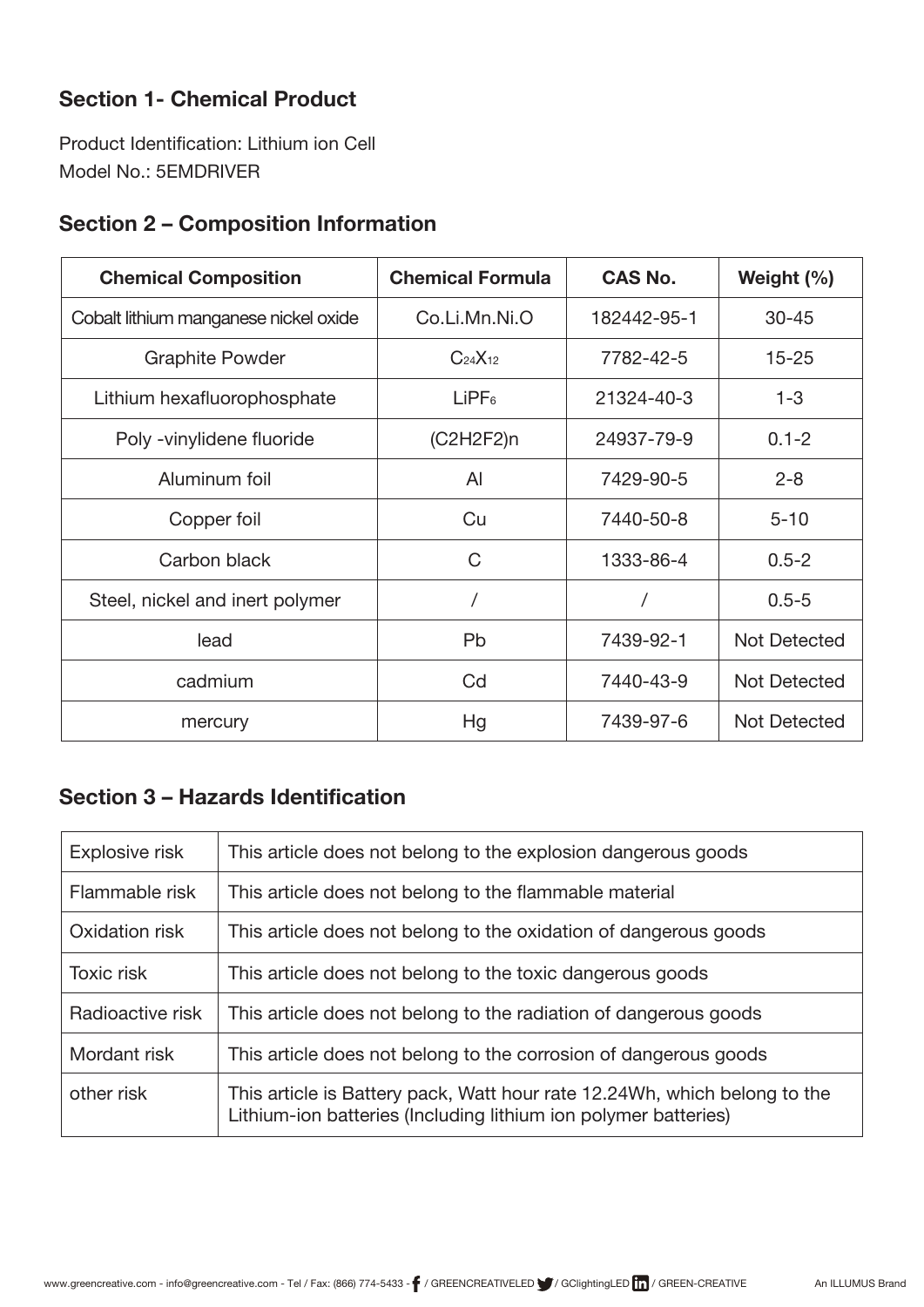## **Section 4 – First aid measures**

| Eye contact         | Flush eyes with plenty of water for at least 15 minutes, occasionally lifting the<br>upper and lower eyelids. Get medical aid. |
|---------------------|--------------------------------------------------------------------------------------------------------------------------------|
| <b>Skin contact</b> | Remove contaminated clothes and rinse skin with plenty of water or<br>shower for 15 minutes. G et medical aid.                 |
| <b>Inhalation</b>   | Remove from exposure and move to fresh air immediately. Use oxygen if<br>available.                                            |
| Ingestion           | Give at least 2 glasses of milk or water. Induce vomiting unless patient is<br>unconscious. Call a physician                   |

# **Section 5 –Fire-fighting measures**

| <b>Flash Point</b>                        | $N/A$ .                                                                      |
|-------------------------------------------|------------------------------------------------------------------------------|
| <b>Auto-Ignition Temperature</b>          | $N/A$ .                                                                      |
| <b>Extinguishing Media</b>                | Water, CO <sub>2</sub> .                                                     |
| <b>Special Fire-Fighting Procedures</b>   | Self-contained breathing apparatus.                                          |
| <b>Unusual Fire and Explosion Hazards</b> | Cell may vent when subjected to excessive<br>heat-exposing battery contents. |
| <b>Hazardous Combustion Products</b>      | Carbon monoxide, carbon dioxide, lithium oxide fumes.                        |

## **Section 6 – Accidental Release Measures**

| Steps to be Taken in case Material is<br><b>Released or Spilled</b> | If the battery material is released, remove personnel<br>from area until fumes dissipate. Provide maximum<br>ventilation to clear out hazardous gases. Wipe it<br>up with a cloth, and dispose of it in a plastic bag<br>and put into a steel can. The preferred response is<br>to leave the area and allow the battery to cool and<br>vapors to dissipate. Provide maximum ventilation.<br>Avoid skin and eye contact or inhalation of vapors.<br>Remove spilled liquid with absorbent and incinerate. |
|---------------------------------------------------------------------|---------------------------------------------------------------------------------------------------------------------------------------------------------------------------------------------------------------------------------------------------------------------------------------------------------------------------------------------------------------------------------------------------------------------------------------------------------------------------------------------------------|
| <b>Waste Disposal Method</b>                                        | It is recommended to discharge the battery to the<br>end, to use up the metal lithium inside the battery,<br>and to bury the discharged battery in soil                                                                                                                                                                                                                                                                                                                                                 |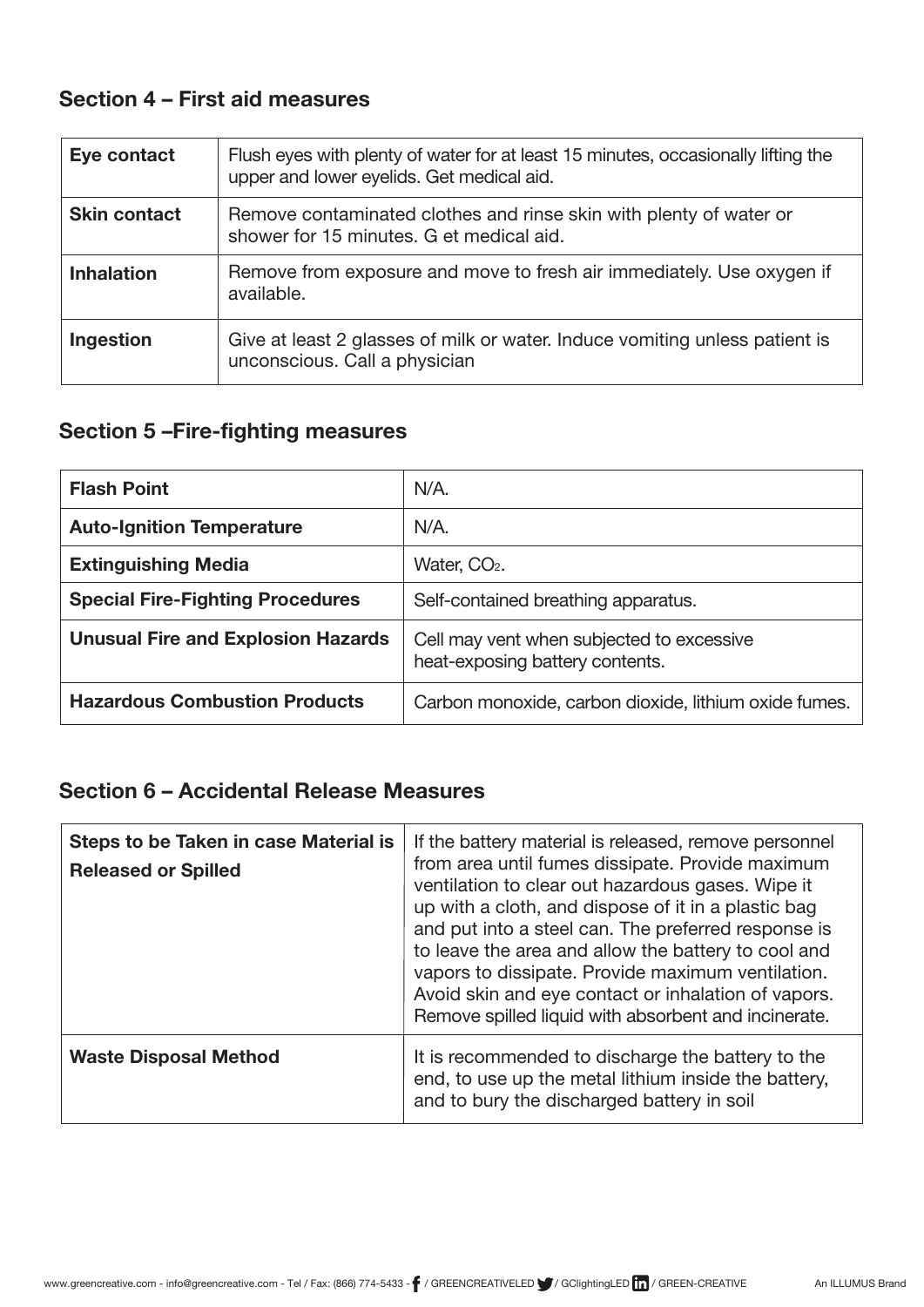## **Section 7 – Handling and storage**

The battery should not be opened, destroyed or incinerate, since they may leak or rupture and release to the environment the ingredients that they contain in the hermetically sealed container. Do not short circuit terminals, or over charge the battery, forced over-discharge, throw to fire. Do not crush or puncture the battery, or immerse in liquids.

| Precautions to be taken in handling<br>and storing | Avoid mechanical or electrical abuse. Storage<br>preferably in cool, dry and ventilated area, which<br>is subject to little temperature change. Storage at<br>high temperatures should be avoided. Do not<br>place the battery near heating equipment, nor<br>expose to direct sunlight for long periods. |
|----------------------------------------------------|-----------------------------------------------------------------------------------------------------------------------------------------------------------------------------------------------------------------------------------------------------------------------------------------------------------|
| <b>Other Precautions</b>                           | The battery may explode or cause burns, if disassembled,<br>crushed or exposed to fire or high temperatures.<br>Do not short or install with incorrect polarity.                                                                                                                                          |

#### **Section 8 – Exposure controls/personal protection**

| <b>Respiratory</b><br><b>Protection</b>                             | In case of battery venting, provide as much ventilation as possible.<br>Avoid confined areas with venting cell cores. Respiratory Protection is<br>not necessary under conditions of normal use. |
|---------------------------------------------------------------------|--------------------------------------------------------------------------------------------------------------------------------------------------------------------------------------------------|
| <b>Ventilation</b>                                                  | Not necessary under conditions of normal use.                                                                                                                                                    |
| <b>Protective Gloves</b>                                            | Not necessary under conditions of normal use.                                                                                                                                                    |
| <b>Other Protective</b><br><b>Clothing or Equipment</b>             | Not necessary under conditions of normal use.                                                                                                                                                    |
| <b>Personal Protection is</b><br>recommended for<br>venting battery | Respiratory Protection, Protective Gloves, Protective Clothing and<br>safety glass with side shields.                                                                                            |

## **Section 9 – Physical and chemical properties**

| Appearance         | Square                                               |
|--------------------|------------------------------------------------------|
| Odour              | If leaking, smells of medical ether.                 |
| pH                 | Not applicable as supplied.                          |
| <b>Flash Point</b> | Not applicable unless individual components          |
| Flammability       | Not applicable unless individual components exposed. |
| Relative density   | Not applicable unless individual components exposed  |
| Solubility (water) | Not applicable unless individual components exposed  |
| Solubility (other) | Not applicable unless individual components exposed  |
|                    |                                                      |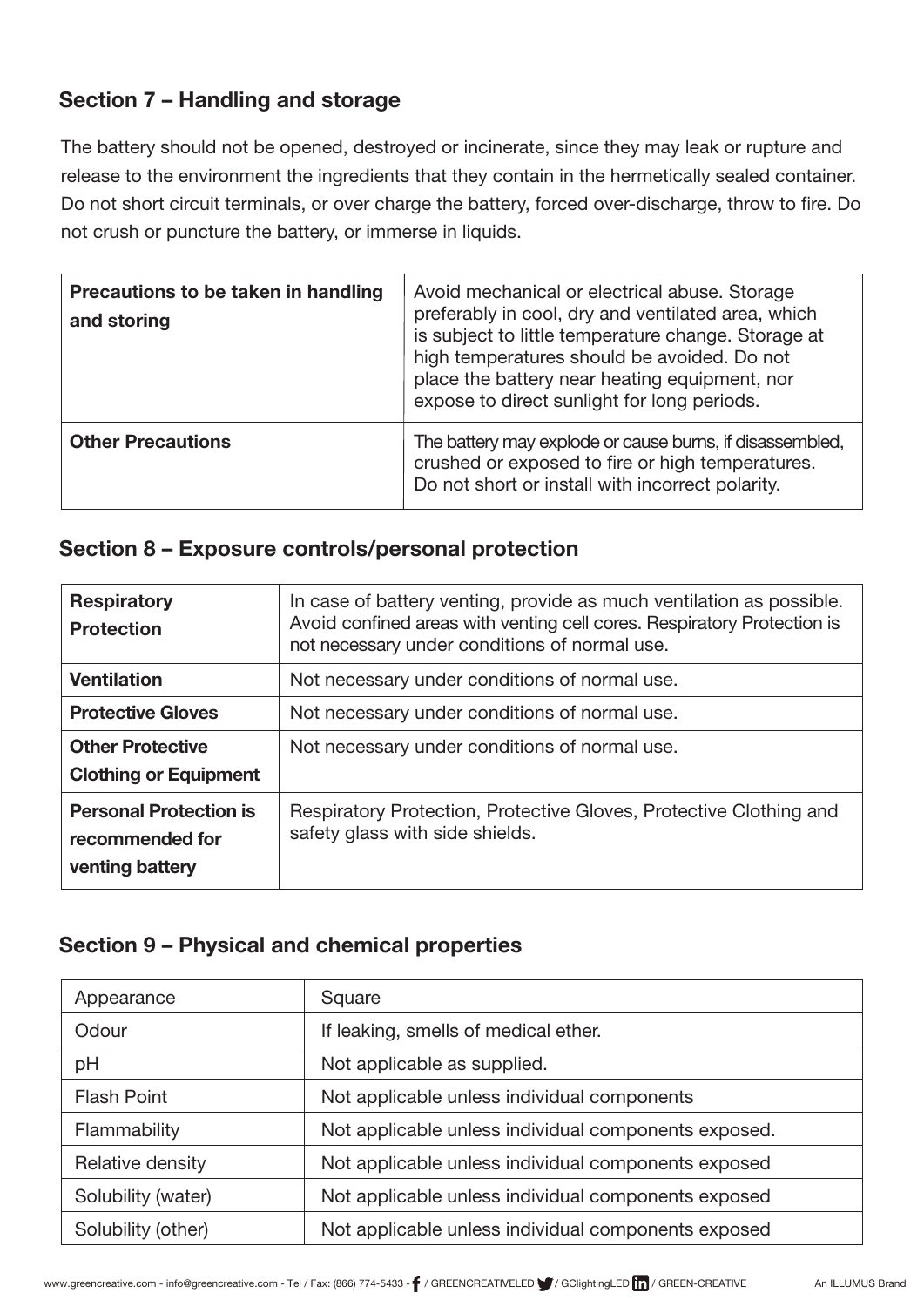## **Section 10 – Stability and reactivity**

Stability: Product is stable under conditions described in Section 7.

Conditions to Avoid : Heat above 70°C or incinerate. Deform. Mutilate. Crush. Disassemble.

Overcharge. Short circuit. Expose over a long period to humid conditions.

**Materials to avoid:** Oxidising agents, alkalis, water.

Hazardous Decomposition Products : Toxic Fumes, and may form peroxides.

#### Hazardous Polymerization : N/A.

If leaked, forbidden to contact with strong oxidizers, mineral acids, strong alkalies, halogenated hydrocarbons.

## **Section 11 – Toxicological information**

Signs & symptoms: None, unless battery ruptures.

In the event of exposure to internal contents, vapour fumes may be very irritating to the eyes and skin. Inhalation: Lung irritant.

Skin contact: Skin irritant.

Eye contact: Eye irritant

Ingestion: Poisoning if swallowed.

Medical conditions generally aggravated by exposure: In the event of exposure to internal contents, moderate to server irritation, burning and dryness of the skin may occur, Target organs nerves, liver and kidneys.

## **Section 12 – Ecological information**

**Mammalian effects: None known at present.** 

Eco-toxicity: None known at present.

Bioaccumulation potential: Slowly Bio-degradable.

Environmental fate: None known environmental hazards at present.

### **Section 13 – Disposal consideration**

Do not incinerate, or subject cells to temperature in excess of 70°C, Such abuse can result in loss of seal leakage, and/or cell explosion. Dispose of in accordance with appropriate local regulations.

## **Section 14 – Transport information**

Label for conveyance: Lithium Battery Mark

Packaging Group: N/A

S-I EmS No: F-A ,S-I

Marine pollutant: No

Proper Shipping name: Lithium ion batteries contained in equipment (Including lithium ion polymer batteries)

Hazard Classification: The goods shall be complied with the requirements of Section II of Packing Instructions 967 of 59th DGR Manual of IATA(2018 edition)or special provision 188 of IMDG CODE(Amdt. 38-16)2016 Edition, including the passing of the UN38.3 test.